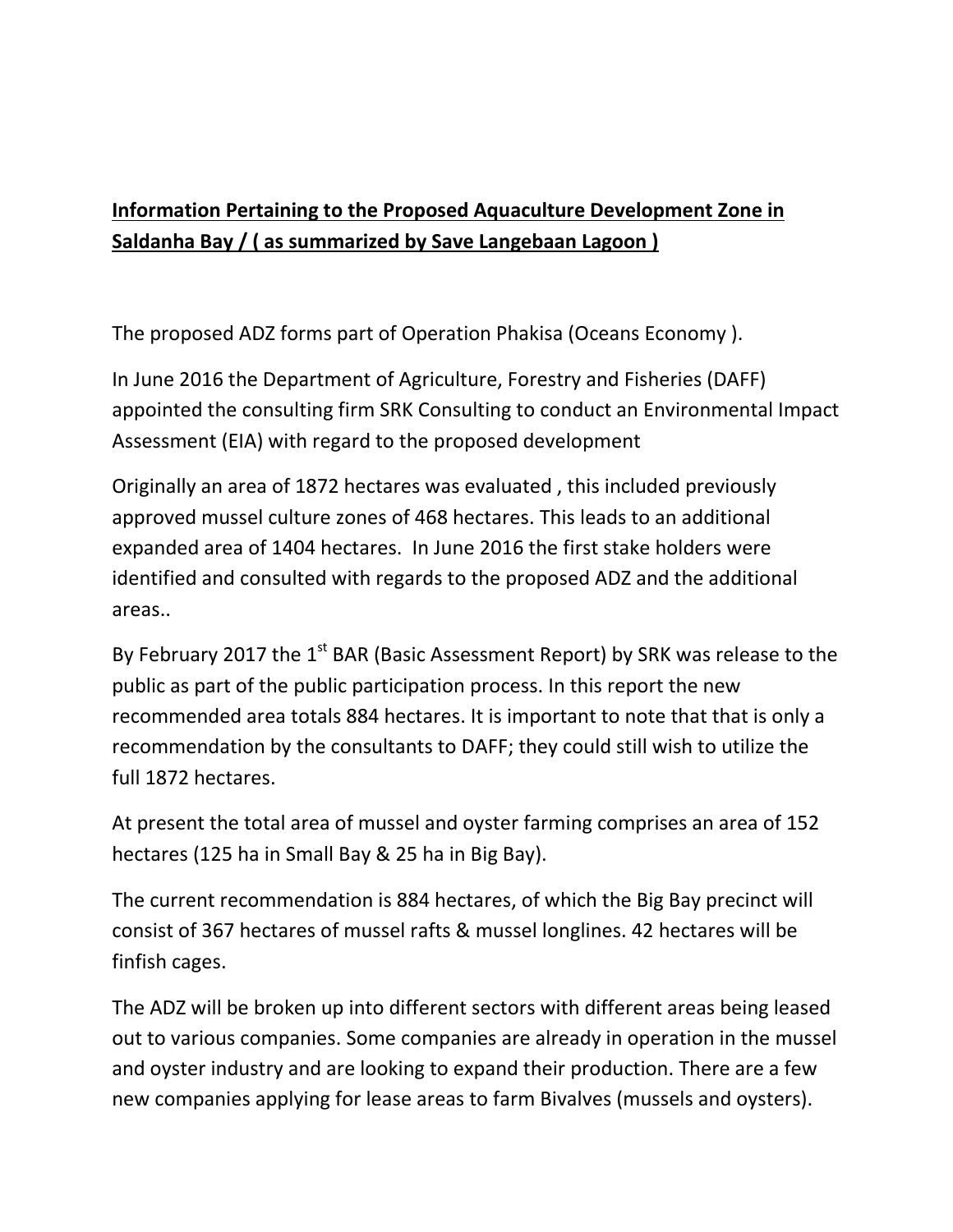The lease areas will be leased by Transnet Port Authorities .This is one of the key issues as to why the ADZ is in Saldanha Bay and Langebaan Lagoon. The 884 hectares of zoned areas fall within the legal boundaries of the Port Authorities, in essence within the "port waters ". The applicant farmers will be signing 10 to 15 year leases, thus securing fixed revenue for these parastatals.

## **Regarding the Finfish cages:**

The most likely company to hold the 42 hectares lease agreement for the finfish cages is Molapong Aquaculture, this is a division of Viking Fishing. They are the company running the current test model out in the bay ( six cages ). The test phase is to confirm survival of fish, sustainability , water quality monitoring etc. Molapong has an independent environmental consulting company conducting their EIA , the company is Ecosense.

The fish to be farmed will be Atlantic salmon and Rainbow trout, i.e. not indigenous to South Africa. A phased in approach has been recommended, whereby for the first year a maximum quota of 1000 tons per annum of fish will be harvested. Once it is established that the water quality will not be impacted and other factors have not affected the health of the bay, an increased production over next 5 years will be 5000 tons per annum. (The average fish at harvest weighs between 2 and 3 kg ; so if you harvest 5000 tons of 3kg fish that = 1 666 666 fish / 1.6 million fish ; that is a lot of food and a lot of fecal matter).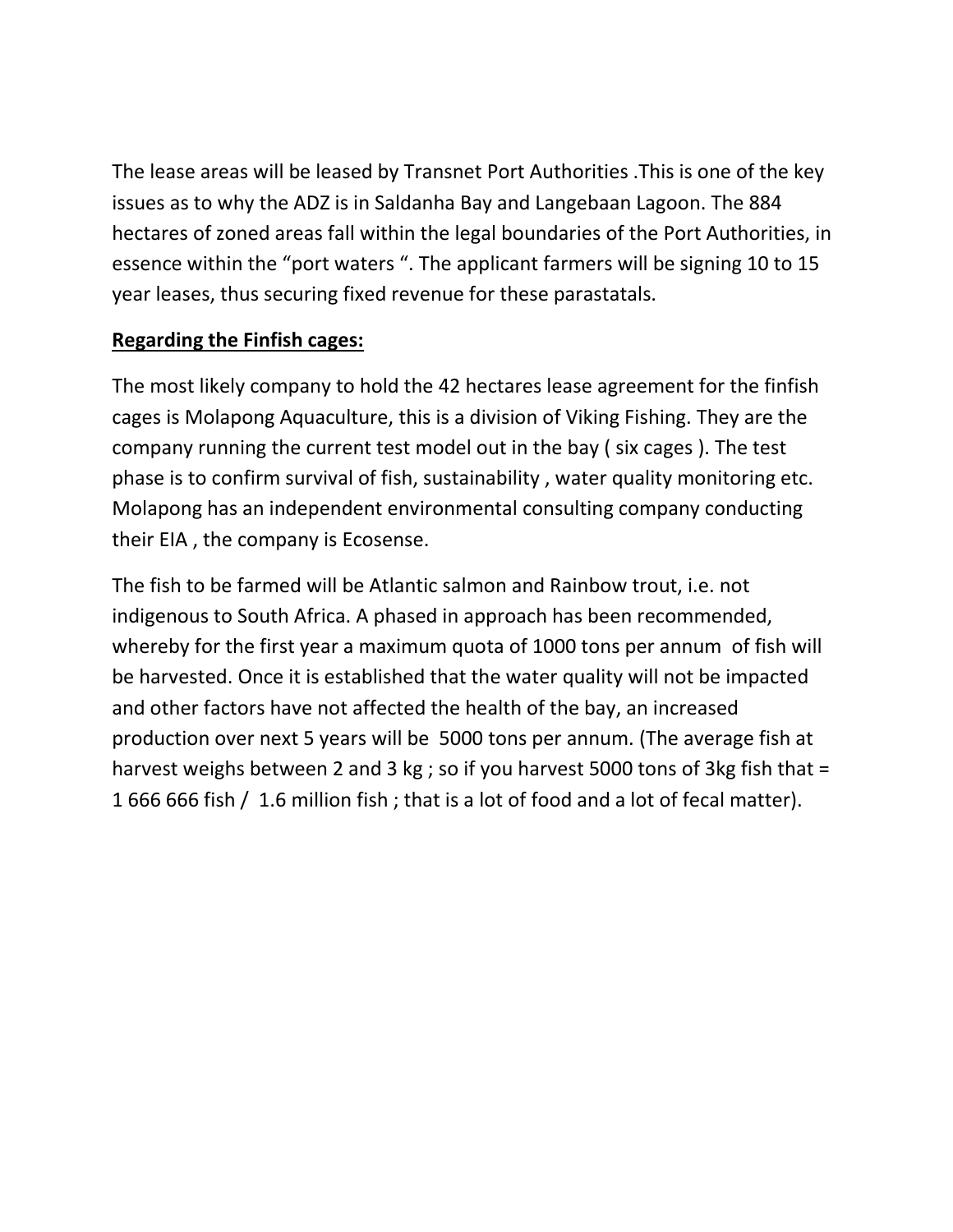## **Regarding Bivalve farming ( mussels /oysters/ abalone )**

At present the total area in Big Bay being farmed is 25 hectares, the proposal is to expand this to 367 hectares. That is 14,6 times the current size. Basically an area of 3.6 km x 3.6 km situated 1 km off Paradise Beach.

The infrastructure will be mussel rafts ( plank platforms / 1 raft with 800 droppers per hectare) or longlines ( barrels floating in long line formation 11 longlines per hectare / 832 droppers per hectare ).

## **Response from the public**

In the initial phase only a few " stake holders " were identified and informed of the proposed development. They were government sectors , San Parks , Langebaan and Saldanha Municipalities and certain water sport associations and business. E.g. Yacht Clubs and Marinas, Club Mykonos , Sailing South Africa and businesses already operate in the aquaculture sector and the Military. These organizations were given opportunity to register as IAPs ( Interested and Affected Party ) and could give input. Although a small group , they did ensure that a large portion (517 hectares in Big Bay South / section in front of Mykonos beach and Calypso Beach ) was " scrapped ".

It is important to note that no effort was made to inform the home owners associations at all. The notice placed in the Weslander by SRK Consulting on 9 June 2016 to advertise the proposed project and subsequent posters placed, is the extent of effort on their behalf to create awareness. Once the BAR was released in February 2017 and available to the public for viewing at the library and Municipality, word did get out. Had it not been for a big driving awareness campaign started by a group calling themselves Save Langebaan Lagoon , very few people would know about the project.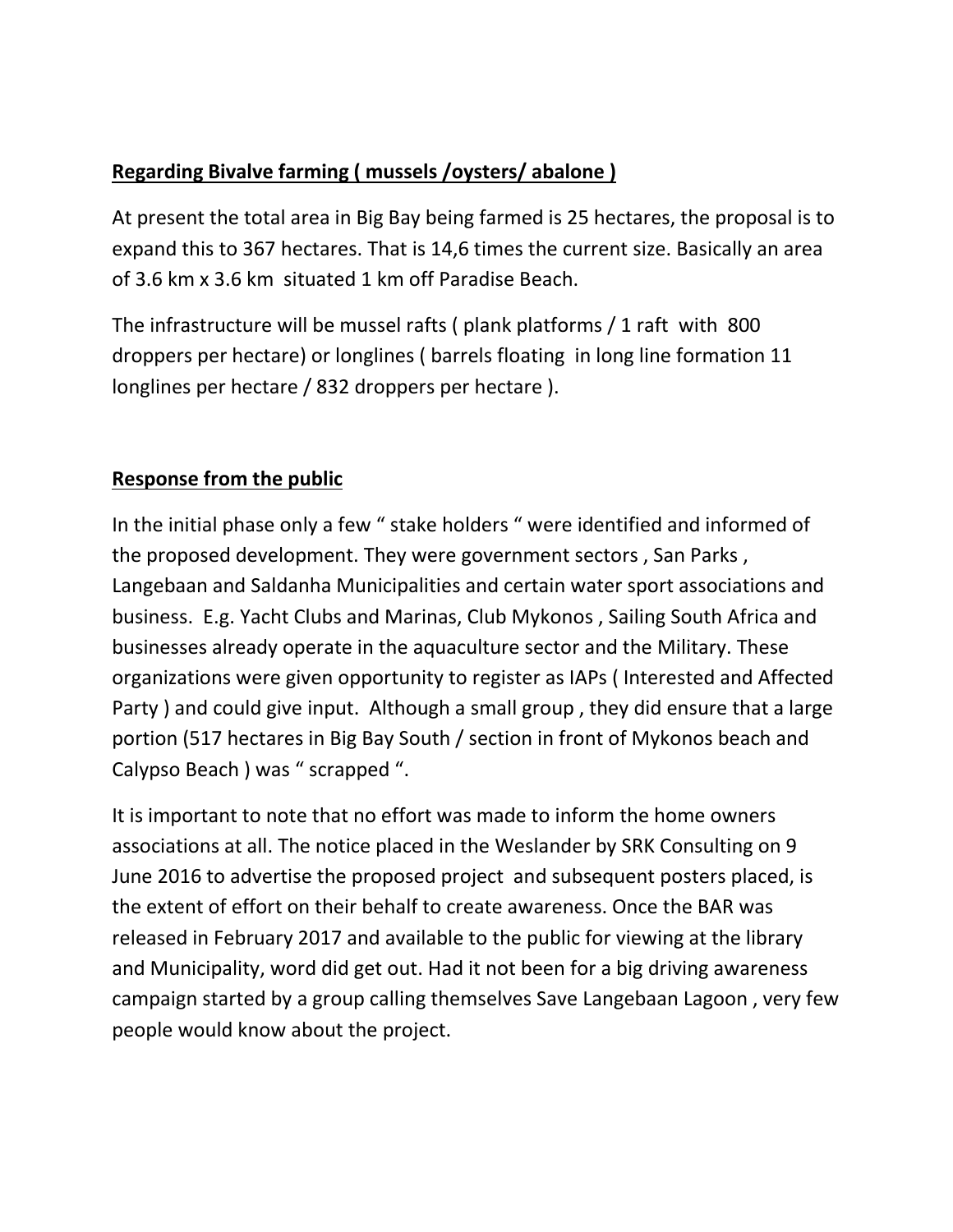Since mid February until mid June , Save Langebaan Lagoon has managed to place 3 adverts in the Weslander, More than 50 Posters around Langebaan, 2000 flyers , started a face book page and held a " beach day " to raise further awareness. To date 1200 people have registered as IAP in opposition and a further 1360 have signed petitions (771 hand signed & 929 online) the online petition is growing.

There are a few strong opposition stake holders who have lodged strong written arguments.

The issues of concern that have been addressed are:

Environmental impact

Socio-economic impact (on the town of Langebaan)

Visual impact

There is great concern from:

 Water sport sector, real estate and property developers, local small business owners relying on tourism , environmental organizations, small scale fishermen and some existing mussel farming operations.

Points raised have been, how tourism will be affected, who are the potential lease holders and what experience do they have. A VERY GREAT CONCERN is the question everyone wants answered: " who is responsible when it goes wrong ? " . Will the department of Environmental Affairs , the department of Forestry and Fisheries, Transnet Port Authorities or the individual lease holder be held accountable for the damage to the environment and subsequent degradation of the lagoon and damage to the tourism and lifestyle sector ? Or will nobody be held responsible after potential failure due to storms, algae blooms, mismanagement or incompetence? Where will the money come from to FIX what is destroyed ? Most projects start with great intentions and assurances but the follow up and management of DISASTERS has a poor track record in South Africa.